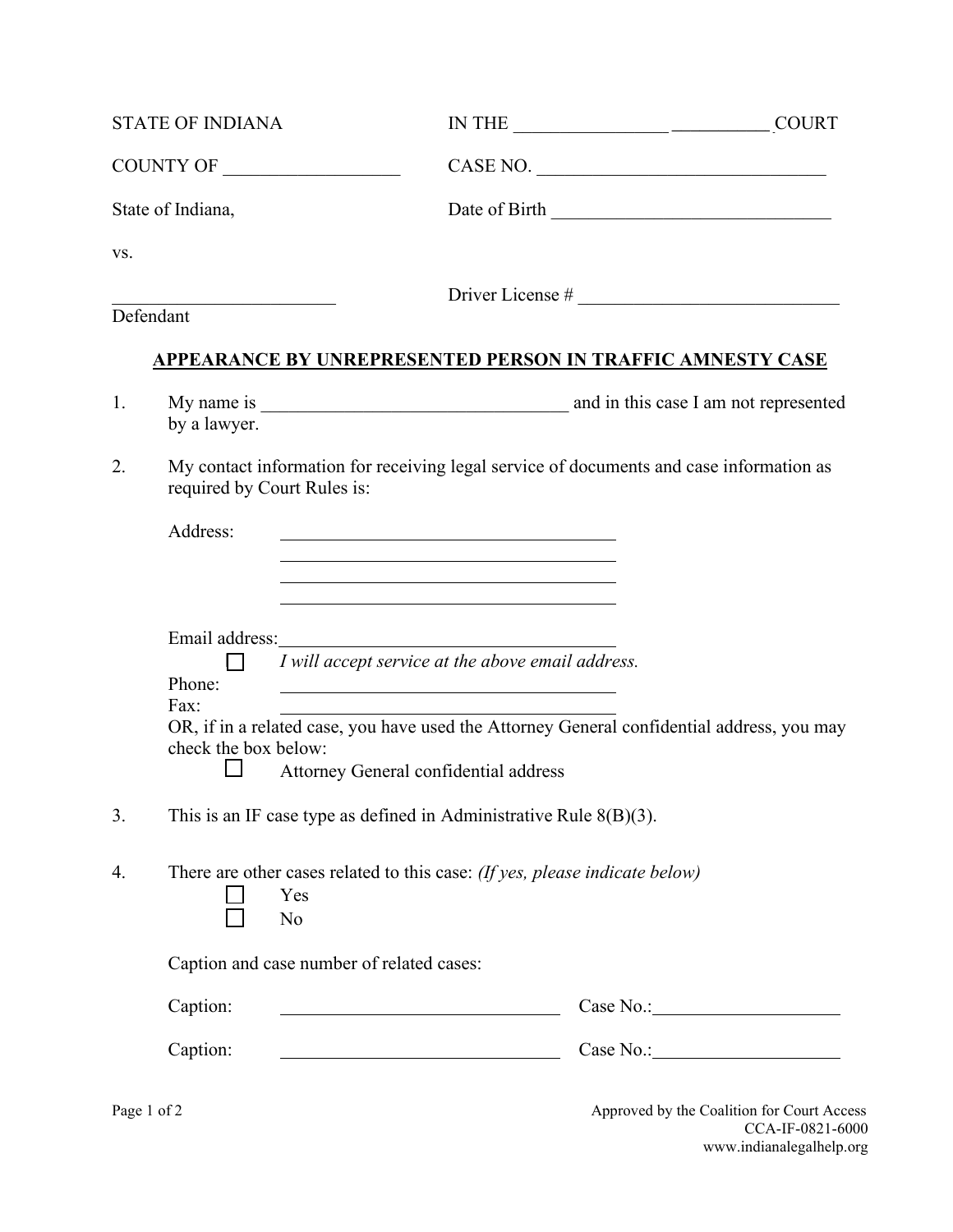| Caption:<br>$\overline{\phantom{a}}$ | $\Gamma$ ase |  |
|--------------------------------------|--------------|--|
|                                      |              |  |

Additional information as required by local rule:

Signature

### **CERTIFICATE OF SERVICE**

 $\mathcal{L}_\text{max}$  and  $\mathcal{L}_\text{max}$  and  $\mathcal{L}_\text{max}$  and  $\mathcal{L}_\text{max}$  and  $\mathcal{L}_\text{max}$  and  $\mathcal{L}_\text{max}$ 

I certify that on<br>
Internal certify that on  $\frac{1}{\sqrt{1-\frac{1}{\sqrt{1-\frac{1}{\sqrt{1-\frac{1}{\sqrt{1-\frac{1}{\sqrt{1-\frac{1}{\sqrt{1-\frac{1}{\sqrt{1-\frac{1}{\sqrt{1-\frac{1}{\sqrt{1-\frac{1}{\sqrt{1-\frac{1}{\sqrt{1-\frac{1}{\sqrt{1-\frac{1}{\sqrt{1-\frac{1}{\sqrt{1-\frac{1}{\sqrt{1-\frac{1}{\sqrt{1-\frac{1}{\sqrt{1-\frac{1}{\sqrt{1-\frac{1}{\sqrt{1-\frac{1}{\$ upon the following by  $\frac{1}{2}$   $\frac{1}{2}$   $\frac{1}{2}$   $\frac{1}{2}$  to:

**Signature**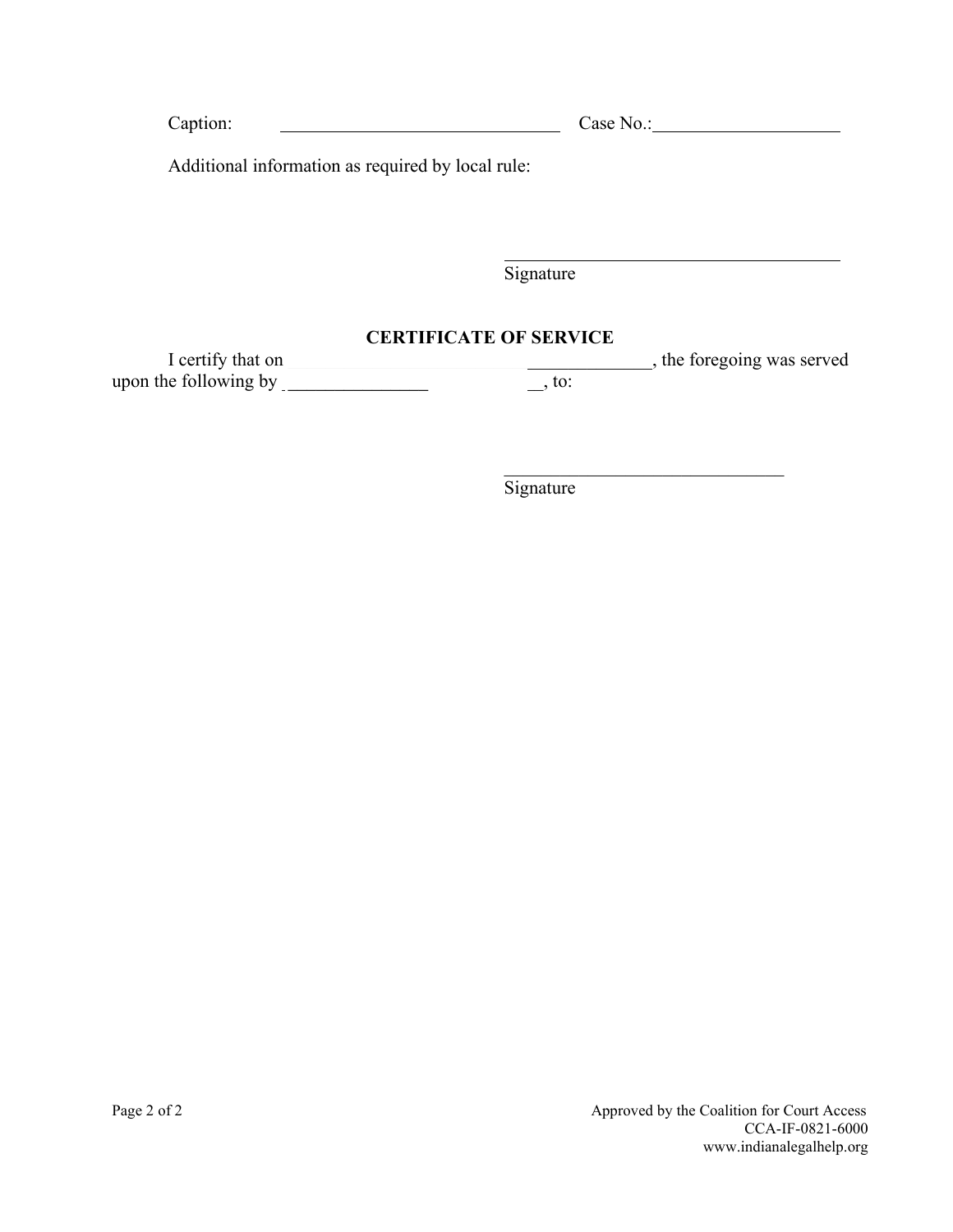| <b>STATE OF INDIANA</b> | <b>IN THE</b><br>$\begin{array}{cccccccccccccc} \multicolumn{4}{c }{\textbf{\textit{m}}}&\multicolumn{4}{c }{\textbf{\textit{m}}}&\multicolumn{4}{c }{\textbf{\textit{m}}}&\multicolumn{4}{c }{\textbf{\textit{m}}}&\multicolumn{4}{c }{\textbf{\textit{m}}}&\multicolumn{4}{c }{\textbf{\textit{m}}}&\multicolumn{4}{c }{\textbf{\textit{m}}}&\multicolumn{4}{c }{\textbf{\textit{m}}}&\multicolumn{4}{c }{\textbf{\textit{m}}}&\multicolumn{4}{c }{\textbf{\textit{m}}}&\multicolumn{4}{c }{$ | <b>COURT</b>                                                                              |
|-------------------------|-------------------------------------------------------------------------------------------------------------------------------------------------------------------------------------------------------------------------------------------------------------------------------------------------------------------------------------------------------------------------------------------------------------------------------------------------------------------------------------------------|-------------------------------------------------------------------------------------------|
| <b>COUNTY OF</b>        | CASE NO.                                                                                                                                                                                                                                                                                                                                                                                                                                                                                        | the control of the control of the control of the control of the control of the control of |
| State of Indiana,       | Date of Birth                                                                                                                                                                                                                                                                                                                                                                                                                                                                                   |                                                                                           |
| VS.                     |                                                                                                                                                                                                                                                                                                                                                                                                                                                                                                 |                                                                                           |
| Defendant               | Driver License #                                                                                                                                                                                                                                                                                                                                                                                                                                                                                |                                                                                           |

### **VERIFIED PETITION FOR REDUCTION OF JUDGMENT, FEES, AND/OR COSTS PURSUANT TO IC 9-33-4**

 \_\_\_\_\_\_\_\_\_\_\_\_\_\_\_\_\_\_\_\_\_\_\_\_\_\_\_\_\_\_\_\_, Defendant, petitions the Court, pursuant to Indiana Code Chapter  $\S$  9-33-4, for a reduction in "unpaid fees" (as that term is defined in IC  $\S$  9-33-4-3). The following statements are made in support of Defendant's Verified Petition for Traffic Amnesty.

1. Defendant is a "qualified person" (as that term is defined in IC § 9-33-4-3) and has unpaid fees or is or would be required to pay a driving privileges reinstatement fee to obtain a valid driver's license.

2. Defendant's full name appears in the first sentence of Defendant's Verified Petition for Traffic Amnesty.

 $\mathcal{L}_\mathcal{L}$  , and the contribution of the contribution of the contribution of the contribution of  $\mathcal{L}_\mathcal{L}$ 

3. Defendant's other legal names or aliases are <u>equal</u>

4. Defendant's date of birth appears in the caption of Defendant's Verified Petition for Traffic Amnesty.

- 5. Defendant affirms:
	-

Defendant does not owe a child support arrearage.

 $\Box$  Defendant owes a child support arrearage but has been making the required child support payments for at least the preceding six months.

 $\Box$  Defendant owes a child support arrearage and did not make the required child support payments during the preceding six months.

# 6. Defendant affirms:

 Defendant does not have an outstanding arrest warrant. Defendant does have an outstanding arrest warrant.

- 7. Defendant affirms:
	- Defendant was not sentenced to pay restitution to the victim of a crime.
	- $\Box$  Defendant was sentenced to pay restitution to the victim of a crime but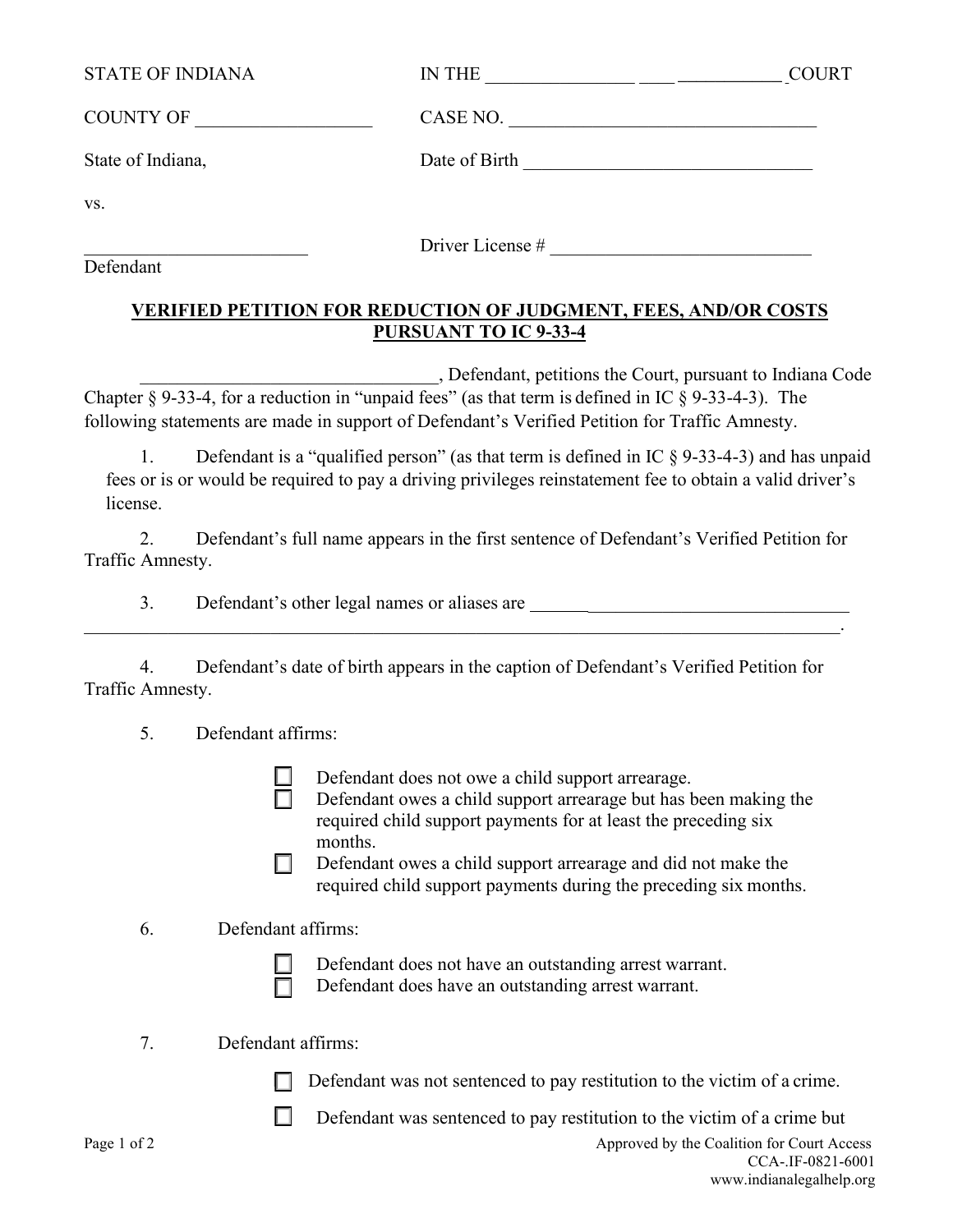is current with the required payments.

 $\Box$  Defendant was sentenced to pay restitution to the victim of a crime and is not current with the required payments.

8. The last four digits of Defendant's social security number are [1](#page-3-0). The last four digits of Defendant's social security number are

9. Defendant's driver license number appears in the caption of Defendant's Verified Petition for Traffic Amnesty.

10. The case number or court cause number of the relevant violation appears in the caption of Defendant's Verified Petition for Traffic Amnesty.

\_\_\_\_\_\_\_\_\_\_\_\_\_\_\_\_\_\_\_\_\_\_\_\_\_\_\_\_\_\_\_\_\_\_\_\_\_\_\_\_\_\_\_\_\_\_\_\_\_\_\_\_\_\_\_\_\_\_\_\_\_\_\_\_\_\_\_\_\_\_\_\_\_\_\_\_\_\_\_\_\_\_\_\_

\_\_\_\_\_\_\_\_\_\_\_\_\_\_\_\_\_\_\_\_\_\_\_\_\_\_\_\_\_\_\_\_\_\_\_\_\_\_\_\_\_\_\_\_\_\_\_\_\_\_\_\_\_\_\_\_\_\_\_\_\_\_\_\_\_\_\_\_\_\_\_\_\_\_\_\_\_\_\_\_\_\_\_\_

\_\_\_\_\_\_\_\_\_\_\_\_\_\_\_\_\_\_\_\_\_\_\_\_\_\_\_\_\_\_\_\_\_\_\_\_\_\_\_\_\_\_\_\_\_\_\_\_\_\_\_\_\_\_\_\_\_\_\_\_\_\_\_\_\_\_\_\_\_\_\_\_\_\_\_\_\_\_\_\_\_\_\_\_ \_\_\_\_\_\_\_\_\_\_\_\_\_\_\_\_\_\_\_\_\_\_\_\_\_\_\_\_\_\_\_\_\_\_\_\_\_\_\_\_\_\_\_\_\_\_\_\_\_\_\_\_\_\_\_\_\_\_\_\_\_\_\_\_\_\_\_\_\_\_\_\_\_\_\_\_\_\_\_\_\_\_\_\_

\_\_\_\_\_\_\_\_\_\_\_\_\_\_\_\_\_\_\_\_\_\_\_\_\_\_\_\_\_\_\_\_\_\_\_\_\_\_\_\_\_\_\_\_\_\_\_\_\_\_\_\_\_\_\_\_\_\_\_\_\_\_\_\_\_\_\_\_\_\_\_\_\_\_\_\_\_\_\_\_\_\_\_\_

11. Defendant believes the following information may assist the Court:

Wherefore, Defendant requests: (1) that the Court reduce Defendant's unpaid fees in the abovecaptioned cause by 50% (fifty percent) pursuant to Indiana Code Chapter 9-33-4; and (2) that the Court issue an Order to the Indiana Bureau of Motor Vehicles reducing the reinstatement fees owed by 50% (fifty percent).

**I affirm under penalties for perjury that the foregoing representations and statements are true.**

Signature

Printed Name

## CERTIFICATE OF SERVICE

I certify that on  $\blacksquare$  is the foregoing was served upon the following by  $\frac{1}{\sqrt{1-\frac{1}{n}}}$  to:

Signature

<span id="page-3-0"></span><sup>&</sup>lt;sup>1</sup> Pursuant to Administrative Rule  $9(G)(2)(f)$ , complete social security numbers of living persons shall be excluded from public access. If the Court needs Defendant's complete social security number in order to proceed, then Defendant (a selfrepresented litigant) respectfully requests the Court's assistance.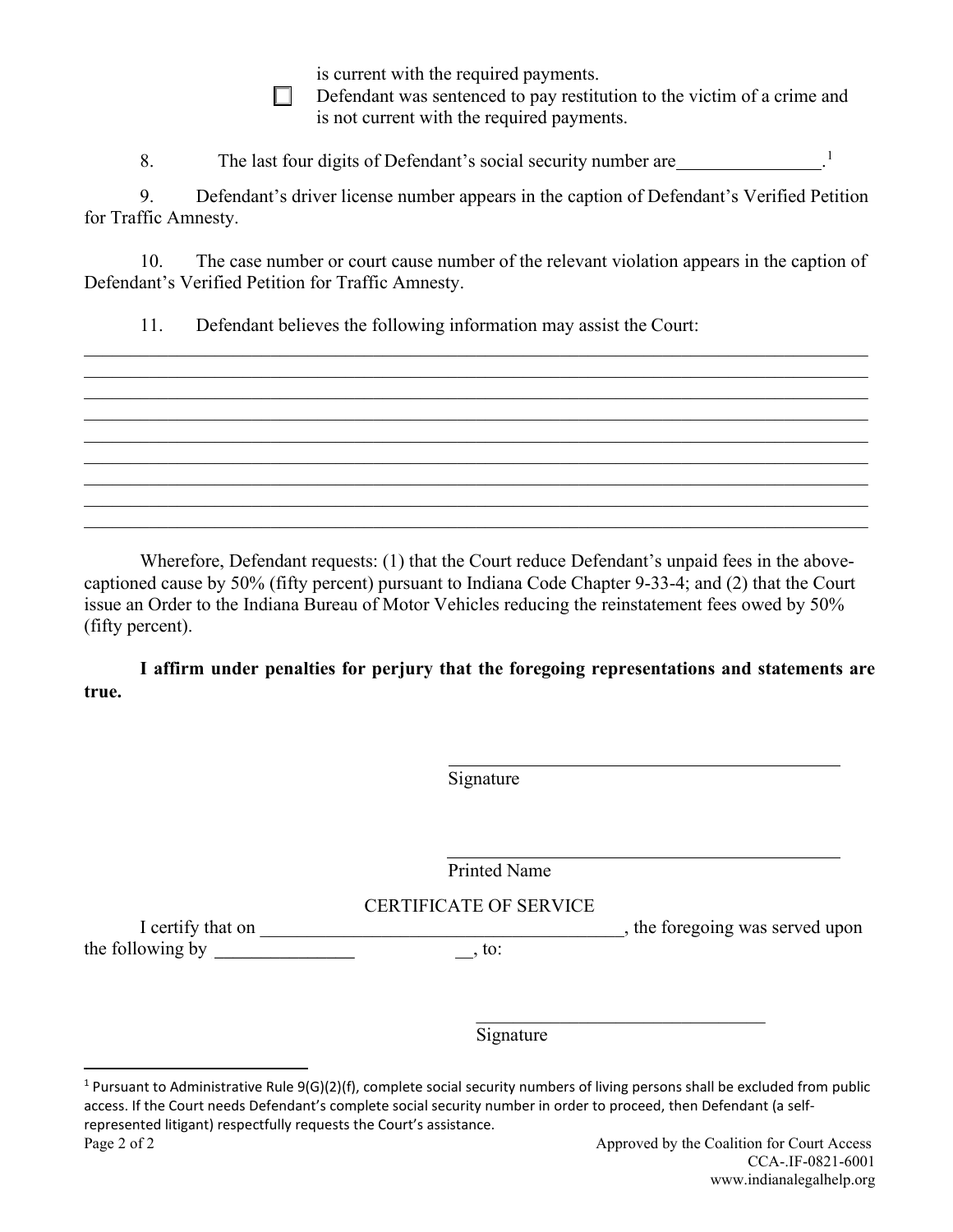| <b>STATE OF INDIANA</b> | IN THE           | <b>JURT</b> |
|-------------------------|------------------|-------------|
| <b>COUNTY OF</b>        | CASE NO.         |             |
| State of Indiana,       | Date of Birth    |             |
| VS.                     |                  |             |
| Defendant               | Driver License # |             |

## **ORDER FOR REDUCTION OF JUDGMENT, FEES, AND/OR COSTS PURSUANT TO IC 9-33-4**

This matter is before the Court on a Verified Petition for Traffic Amnesty filed in accordance with IC 9-33-4-4.

The Petitioner was not required to pay a filing fee.

The Court finds that the Petition complies with the pleading requirements of IC 9-33-4-4(a) and has been properly served on the Prosecuting Attorney.

☐The Prosecuting Attorney does not object to the granting of the Petition for Traffic Amnesty. ☐The Prosecuting Attorney has waived any objection to the Petition for Traffic Amnesty.

or

☐Hearing was held and evidence was presented on the Petition.

The Petitioner seeks a reduction of judgment, fees and/or costs associated with the following violation(s):

 $\mathcal{L}_\mathcal{L} = \mathcal{L}_\mathcal{L} = \mathcal{L}_\mathcal{L} = \mathcal{L}_\mathcal{L} = \mathcal{L}_\mathcal{L} = \mathcal{L}_\mathcal{L} = \mathcal{L}_\mathcal{L} = \mathcal{L}_\mathcal{L} = \mathcal{L}_\mathcal{L} = \mathcal{L}_\mathcal{L} = \mathcal{L}_\mathcal{L} = \mathcal{L}_\mathcal{L} = \mathcal{L}_\mathcal{L} = \mathcal{L}_\mathcal{L} = \mathcal{L}_\mathcal{L} = \mathcal{L}_\mathcal{L} = \mathcal{L}_\mathcal{L}$ 

CASE NO. OF RELEVANT VIOLATION DATE OF VIOLATION

Unpaid costs related to this violation include:

☐Unpaid Judgment, court costs, administrative fees, late fees or other fees; and/or

☐Driving Privileges Reinstatement fee

☐The Court now DENIES the Petition for Traffic Amnesty.

 $\Box$ The Court now finds that the Petitioner is a qualified person under IC 9-33-4, and the violation(s) giving rise to the unpaid fees was/were committed before January 1, 2020. Therefore, the Court now GRANTS the Petition for Traffic Amnesty as follows: